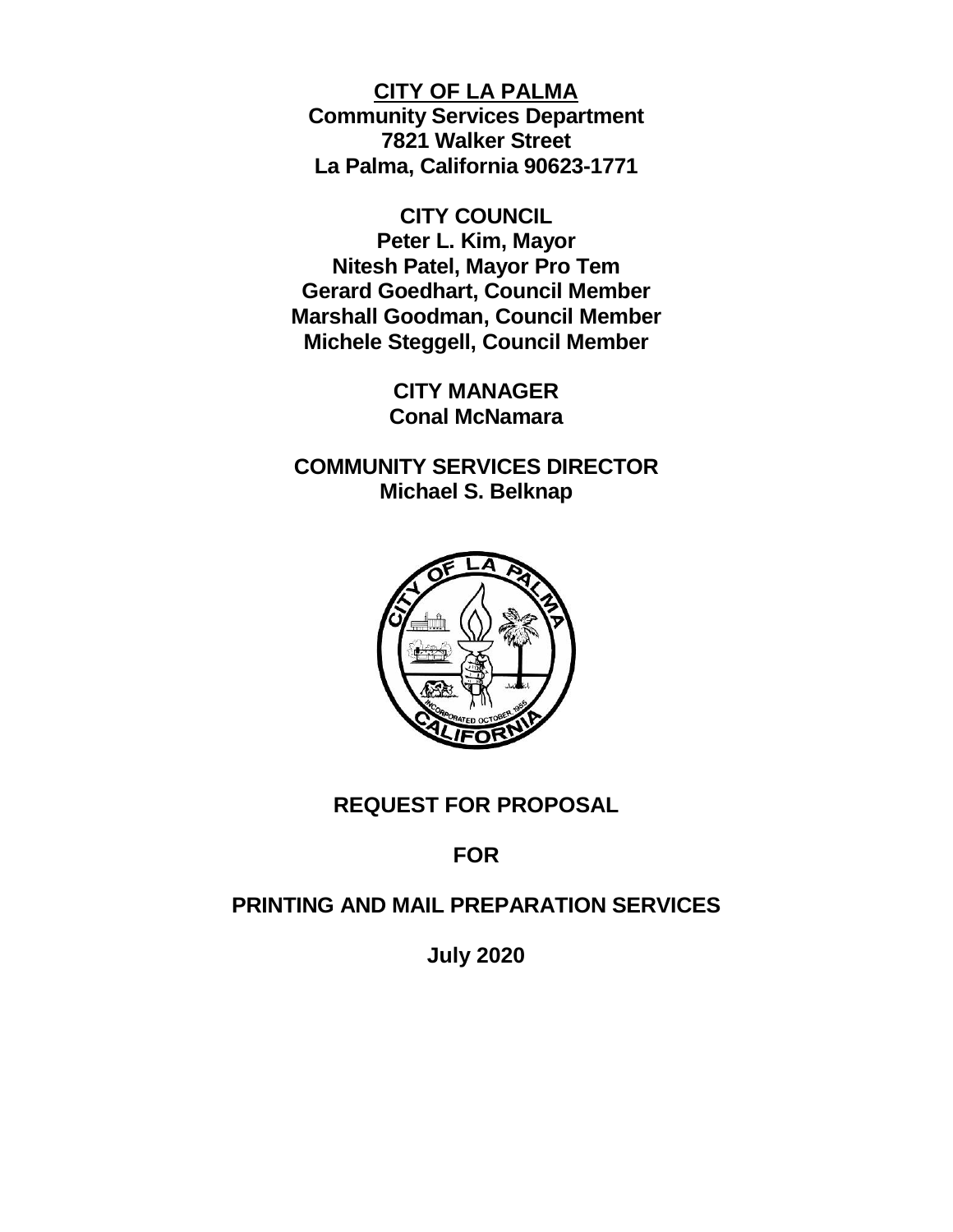#### **Request for Proposal For Printing and Mail Preparation Services**

#### **SUMMARY:**

The City of La Palma (hereafter referred to as "City") is seeking to contract a vendor (hereafter referred to as "Contractor") to supply printing, mail preparation, and post office delivery services for the City's quarterly brochure (Mosaic) and various other mailers mailed to residential and commercial business addresses in the City of La Palma, with additional City office copies delivered to Community Center (7821 Walker Street) or City Hall (7822 Walker Street). Proposals must be submitted in conformance with the Proposal Format with additional information attached.

This Request for Proposal (RFP) is intended to solicit response from interested parties to provide services beginning October 1, 2020.

**Proposals Due:** 5:00 P.M., Tuesday, August 18, 2020

**Location:** City of La Palma Community Services Department 7821 Walker Street La Palma, CA 90623 (714) 690-3350

**Award of Contract**: Tuesday, September 1, 2020

**Contact:** Joseph Cisneros, Management Analyst City of La Palma | Community Services Department 7821 Walker Street | La Palma, CA 90623 (714) 690-3358 | [jcisneros@cityoflapalma.org](mailto:jcisneros@cityoflapalma.org)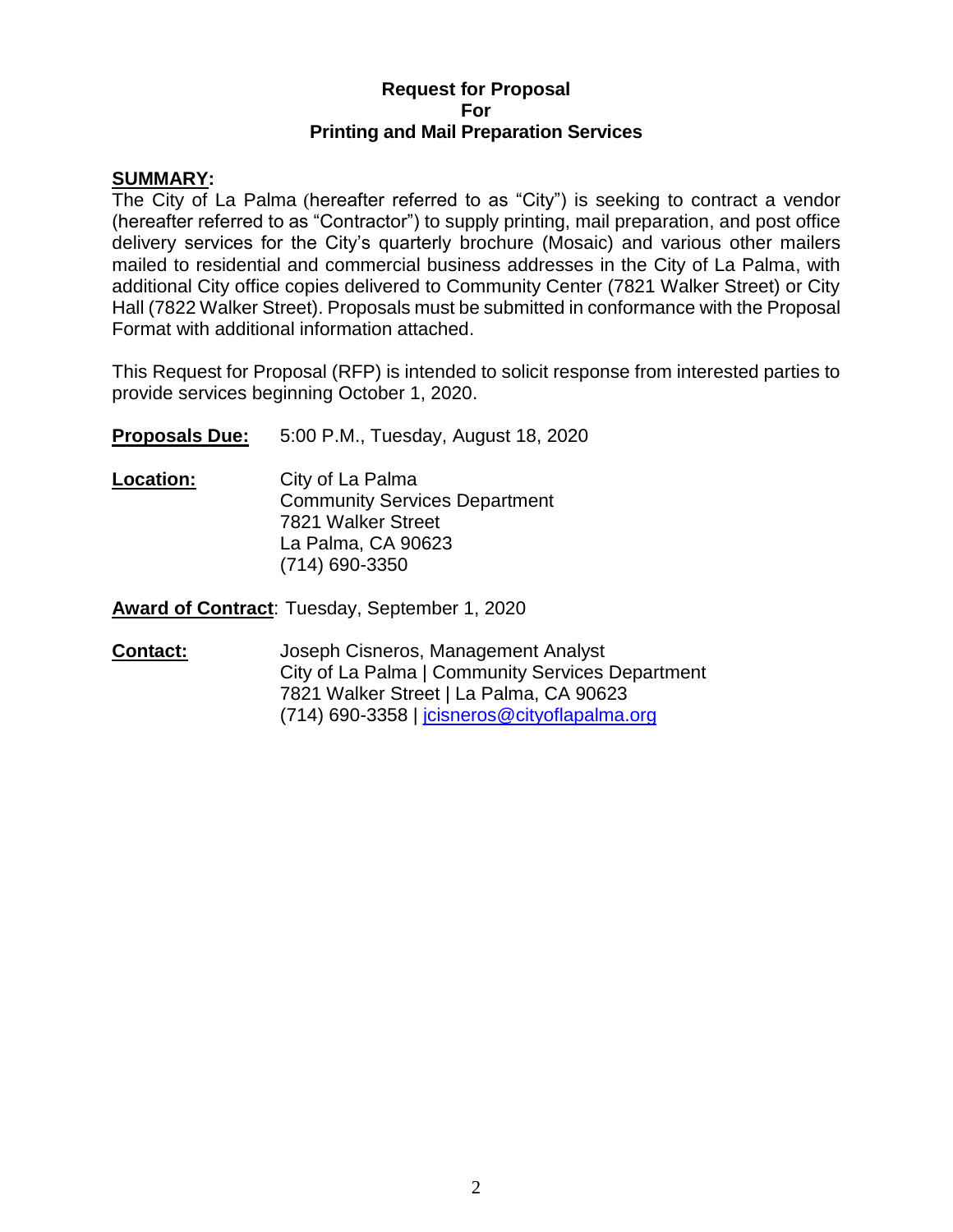# **GENERAL INFORMATION:**

- 1. The proposal shall be signed by an officer or officers authorized to execute legal documents on behalf of the Contractor and shall contain a statement to the effect that the proposal is a firm offer for a 90-day period.
- 2. All proposals will become the property of the City of La Palma and will not be returned.
- 3. All proposals received by the City of La Palma after the hour and date specified above will not be accepted.
- 4. The City reserves the right to reject any and all proposals, with or without cause, and waive any informality as may occur in the process.
- 5. The final terms and scope of the Agreement may be arrived at on the basis of negotiations between the City and the awarded Contractor.
- 6. The City reserves the right to expand or reduce the scope of services at its sole discretion.
- 7. The City reserves the right to request additional information from any and all Contractors.
- 8. The City reserves the right to reject any and all proposals or a specific item or items of a proposal.
- 9. The selected Contractor shall provide insurance policies in accordance with the requirements of the City's Professional Services Agreement.
- 10.Contractor shall not sell any advertisement for placement in the City's printed materials.
- 11.All costs incurred in the preparation of the proposal, in the submission of additional information and/or in any other aspect of the proposal prior to the award of a written a contract will be borne by the proposing Contractor.
- 12.La Palma Mosaic (Brochure) examples are available at the Community Center Office (7821 Walker Street) or after-hours at the Park Office counter (7821 Walker Street). Digital copies are available on the City's website.

## **PROPOSAL FORMAT:**

The proposal shall include the following information in the following order and format:

- **1. Cover Letter**
	- The cover letter shall present the Contractor's understanding of the requested services, the key issues and tasks and the Contractor's ability to address them. Include the name, address, email, and phone number of person(s) to contact regarding this proposal.

## **2. Relevant Experience**

- Provide the name and background information for each member of the company who will do the actual work and staff who will work with the City on a regular basis.
- Provide qualifications, including education and experience, of the proposed staff and other key personnel who will be assigned for the project from start to finish. Expertise applicable to the work specified should be emphasized.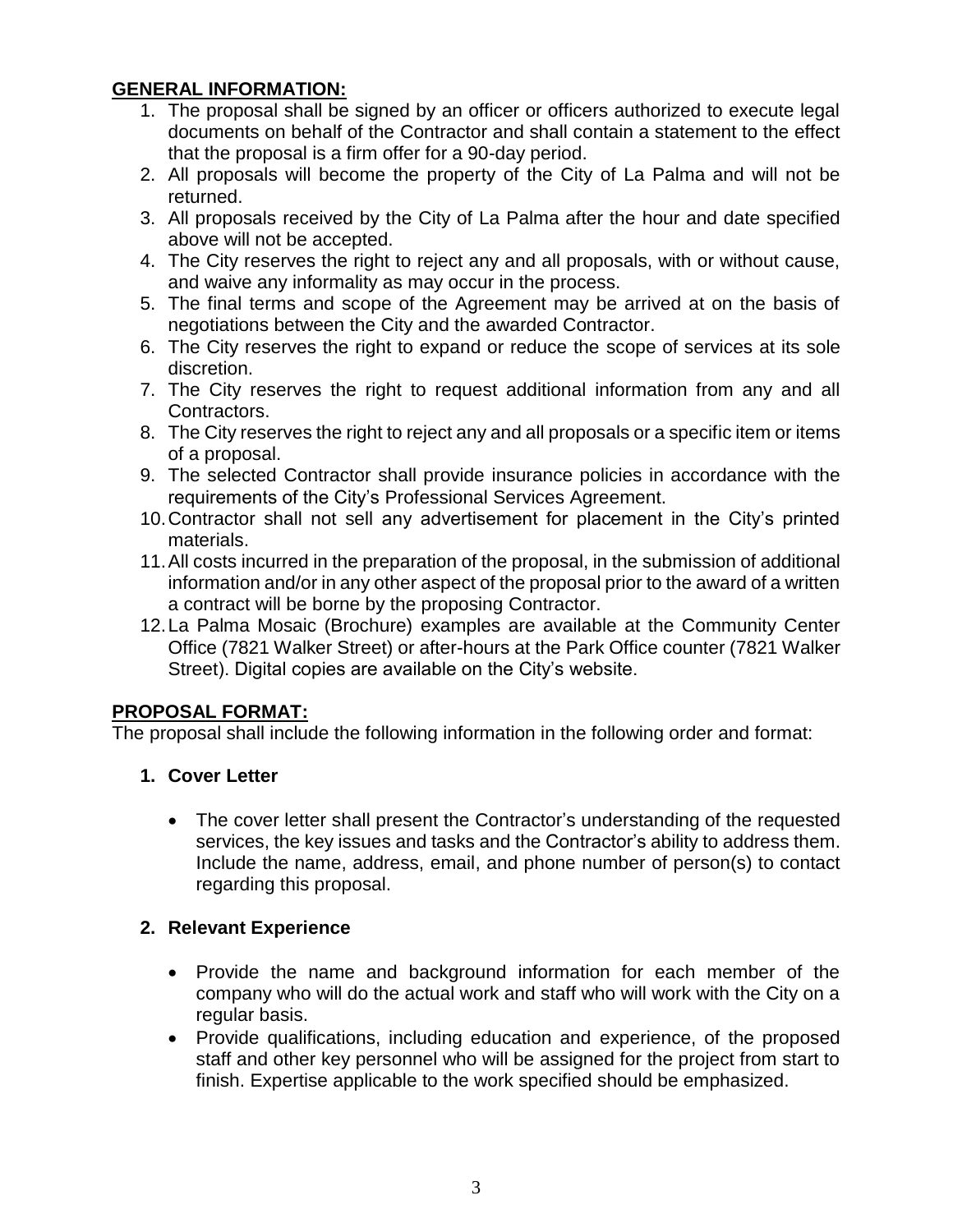### **3. References**

 Provide a minimum of three (3) references with current names, addresses and phone numbers in the following format:

| <b>Organization / Company Name:</b> |  |
|-------------------------------------|--|
| <b>Contact Name:</b>                |  |
| <b>Contact Title:</b>               |  |
| <b>Physical Address:</b>            |  |
| <b>IE-Mail:</b>                     |  |
| Telephone:                          |  |

### **4. Work Examples**

- Provide hard copy examples of Contractor's publicized brochures or magazines that are of matching (preferred) or similar trim size, bindery, and paper stock, as requested in the Scope of Work original specifications.
- For cost and product comparison, please include examples for the three (3) specification alternatives. Specification details for the Original and Alternatives are provided in the Scope of Work.

## **5. Project Organization and Timeline**

- The Contractor's proposal shall include a work plan, which includes major activities and a schedule for the project, deliverables and milestone dates in accordance with the Scope of Work.
- Describe how each task / section, as outlined in the Scope of Work, will be addressed including brochure requirements for print, collaboration with City staff, and delivery (Post Office and City Offices). The contractor shall explain process from receiving the print ready files to the mailing of the brochure.
- **6. Costs** (separate, closed envelope)
	- Include a not-to-exceed, total amount for the proposed Scope of Work for both Mosaic and Various Mailers in a separate, closed envelope, labeled clearly and accordingly.
	- Provide an annual total based on the Original and Alternative specifications for each Mosaic issue in the table below.
	- Provide a total project amount for the Mailer based on the specifications provided in the table below.
	- NOTE: Summer Insert and Annual Report are to be printed in the Mosaic booklet with additional separate copies not attached in the Mosaic booklet for City office use and display.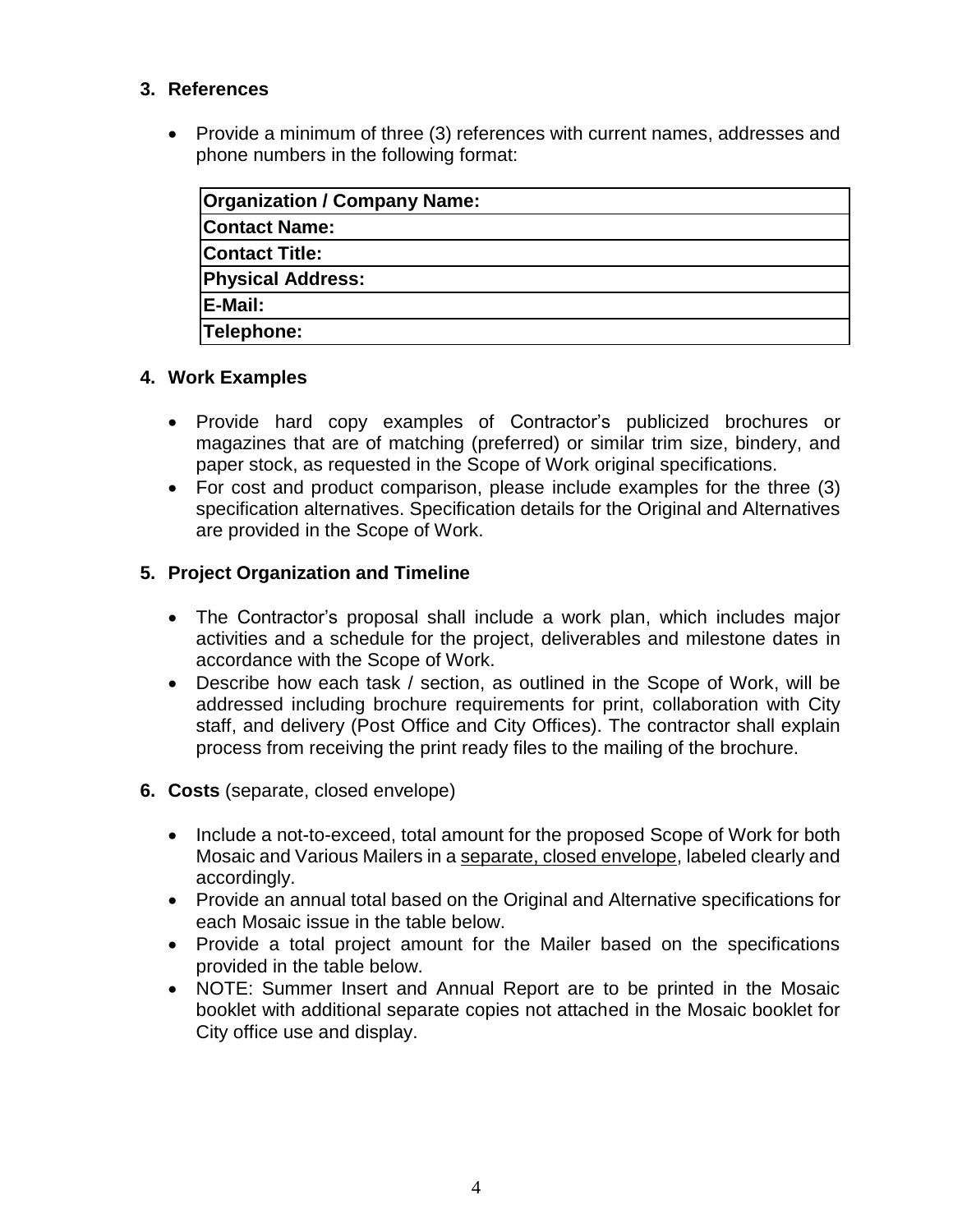| <b>Original Specifications</b><br>(See Scope of Work) |                        |                    |                    |
|-------------------------------------------------------|------------------------|--------------------|--------------------|
| <b>Mosaic Issue</b><br>$(24 \text{ pages})$           | Quantity<br>(may vary) | Per<br>(unit cost) | <b>Total Price</b> |
| Spring                                                | 6,000                  |                    |                    |
| Summer + Insert (4<br>pages)                          | 6,300                  |                    |                    |
| <b>Summer Insert Office</b><br>Copies                 | 100                    |                    |                    |
| Fall                                                  | 6,000                  |                    |                    |
| Winter + Annual Report<br>$(16 \text{ pages})$        | 6,000                  |                    |                    |
| <b>Annual Report Office</b><br>Copies                 | 100                    |                    |                    |
|                                                       |                        | Tax (8.75%)        |                    |
|                                                       |                        | <b>Total</b>       |                    |

| <b>Alternative #1</b><br>(Matching original specifications with a 60# Gloss Book) |                        |                    |                    |
|-----------------------------------------------------------------------------------|------------------------|--------------------|--------------------|
| <b>Mosaic Issue</b><br>$(24 \text{ pages})$                                       | Quantity<br>(may vary) | Per<br>(unit cost) | <b>Total Price</b> |
| Spring                                                                            | 6,000                  |                    |                    |
| Summer + Insert (4<br>pages)                                                      | 6,300                  |                    |                    |
| <b>Summer Insert Office</b><br>Copies                                             | 100                    |                    |                    |
| Fall                                                                              | 6,000                  |                    |                    |
| Winter + Annual Report<br>$(16$ pages)                                            | 6,000                  |                    |                    |
| <b>Annual Report Office</b><br>Copies                                             | 100                    |                    |                    |
|                                                                                   |                        | Tax (8.75%)        |                    |
|                                                                                   |                        | Total              |                    |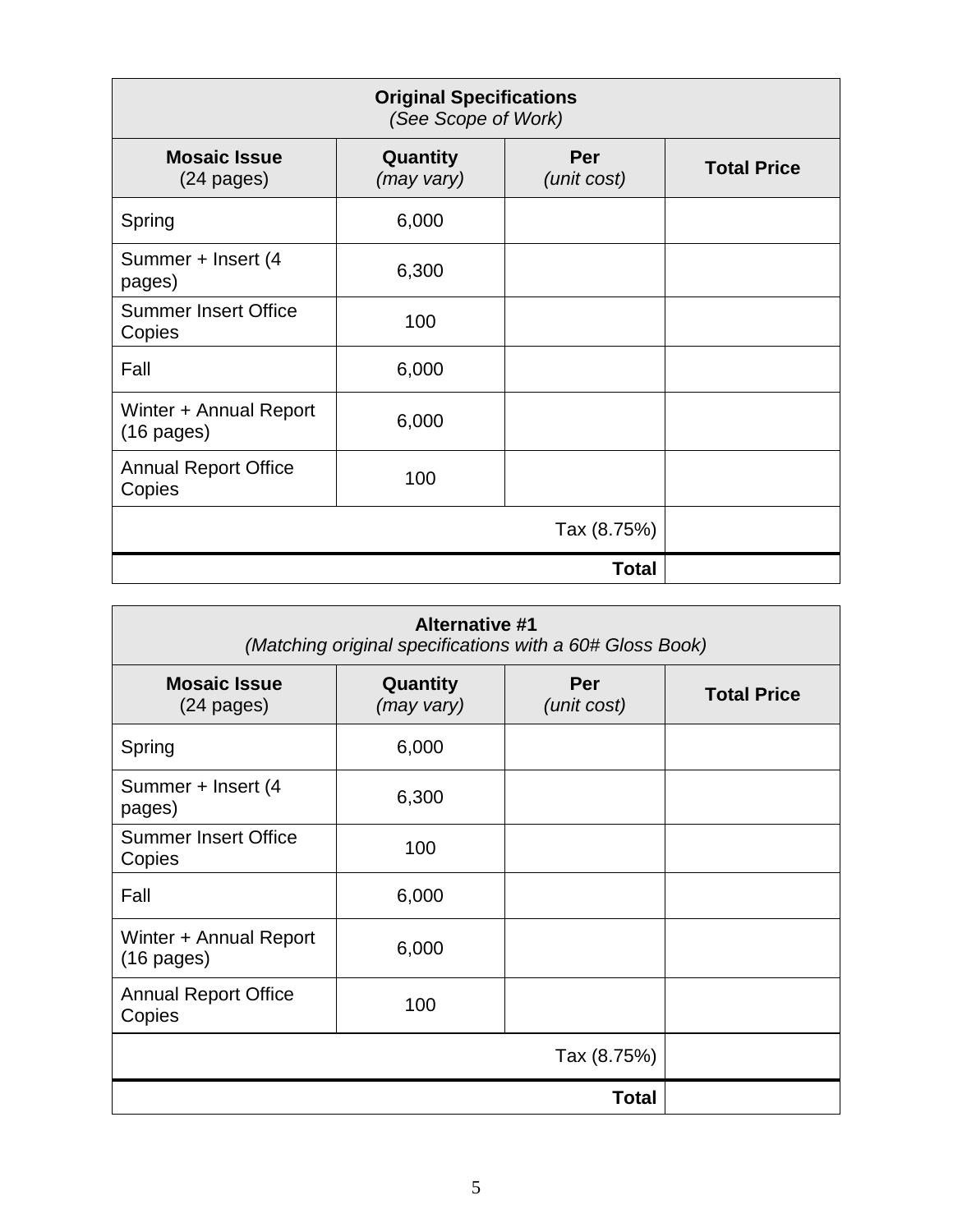| <b>Alternative #2</b><br>(Matching original specifications with 70# Gloss Cover and 60# Gloss Book) |                        |                    |                    |
|-----------------------------------------------------------------------------------------------------|------------------------|--------------------|--------------------|
| <b>Mosaic Issue</b><br>$(24 \text{ pages})$                                                         | Quantity<br>(may vary) | Per<br>(unit cost) | <b>Total Price</b> |
| Spring                                                                                              | 6,000                  |                    |                    |
| Summer + Insert (4<br>pages)                                                                        | 6,300                  |                    |                    |
| <b>Summer Insert Office</b><br>Copies                                                               | 100                    |                    |                    |
| Fall                                                                                                | 6,000                  |                    |                    |
| Winter + Annual Report<br>$(16 \text{ pages})$                                                      | 6,000                  |                    |                    |
| <b>Annual Report Office</b><br>Copies                                                               | 100                    |                    |                    |
|                                                                                                     |                        | Tax (8.75%)        |                    |
|                                                                                                     |                        | Total              |                    |

| <b>Alternative #3</b><br>(Matching original specifications with a 60# Gloss Cover and 60# Gloss Book) |                        |                    |                    |
|-------------------------------------------------------------------------------------------------------|------------------------|--------------------|--------------------|
| <b>Mosaic Issue</b><br>$(24$ pages)                                                                   | Quantity<br>(may vary) | Per<br>(unit cost) | <b>Total Price</b> |
| Spring                                                                                                | 6,000                  |                    |                    |
| Summer + Insert (4<br>pages)                                                                          | 6,300                  |                    |                    |
| <b>Summer Insert Office</b><br>Copies                                                                 | 100                    |                    |                    |
| Fall                                                                                                  | 6,000                  |                    |                    |
| Winter + Annual Report<br>$(16 \text{ pages})$                                                        | 6,000                  |                    |                    |
| <b>Annual Report Office</b><br>Copies                                                                 | 100                    |                    |                    |
|                                                                                                       |                        | Tax (8.75%)        |                    |
|                                                                                                       |                        | <b>Total</b>       |                    |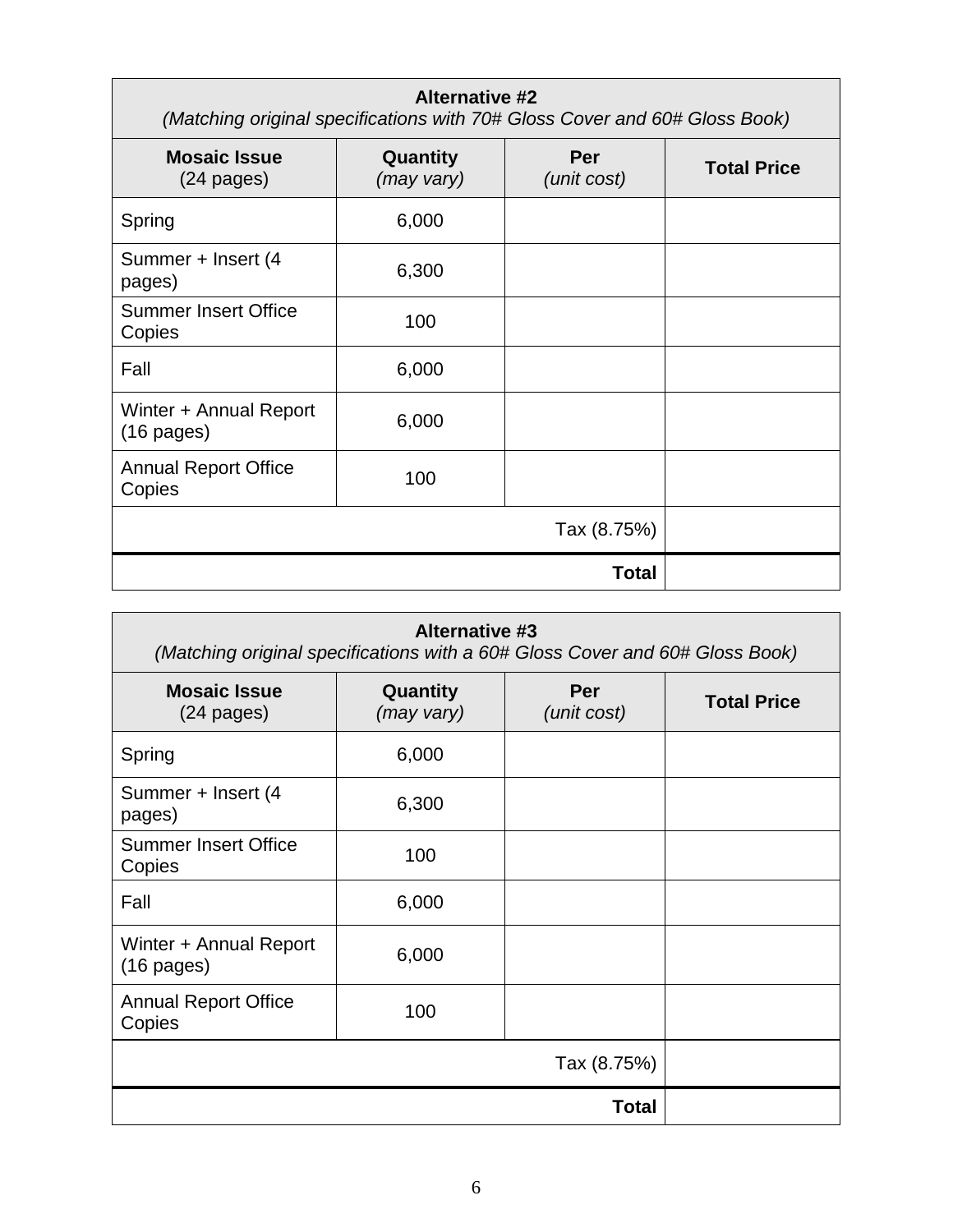| <b>Various City Mailers</b><br>$(5.5" \times 8.5"$ Postcard) |          |                    |                    |
|--------------------------------------------------------------|----------|--------------------|--------------------|
| <b>Items</b>                                                 | Quantity | Per<br>(unit cost) | <b>Total Price</b> |
| Size: 5.5" x 8.5"                                            |          |                    |                    |
| Paper: 14 pt. Glossy<br>Cardstock                            | 6300     |                    |                    |
| Colors: 4/4 - Color Both<br><b>Sides</b>                     |          |                    |                    |
| <b>Rounded Corners Fee</b>                                   |          |                    |                    |
| <b>Shrink Wrapping: Fee</b>                                  |          |                    |                    |
| <b>Mail Preparation</b><br><b>Services Fee</b>               |          |                    |                    |
| Post Office Delivery Fee                                     |          |                    |                    |
| Hard Copy Proof /<br><b>Example Fee</b>                      |          |                    |                    |
|                                                              |          | Tax (8.75%)        |                    |
|                                                              |          | <b>Total</b>       |                    |

### **7. Conflict of Interest**

• Provide the names of entities associated with the Contractor who may have a conflict of interest with any activity of this project. Provide details and reasons. Contractors are subject to disqualification on the basis of conflict of interest as determined by the City.

### **8. Contract**

- The selected firm will be required to enter into a Professional Services Agreement with the City (see example attached).
- All proposals MUST include a statement that the company has reviewed the Agreement and finds the terms acceptable. If your company has concerns with the Contract Services Agreement, please note the specific concerns in your proposal.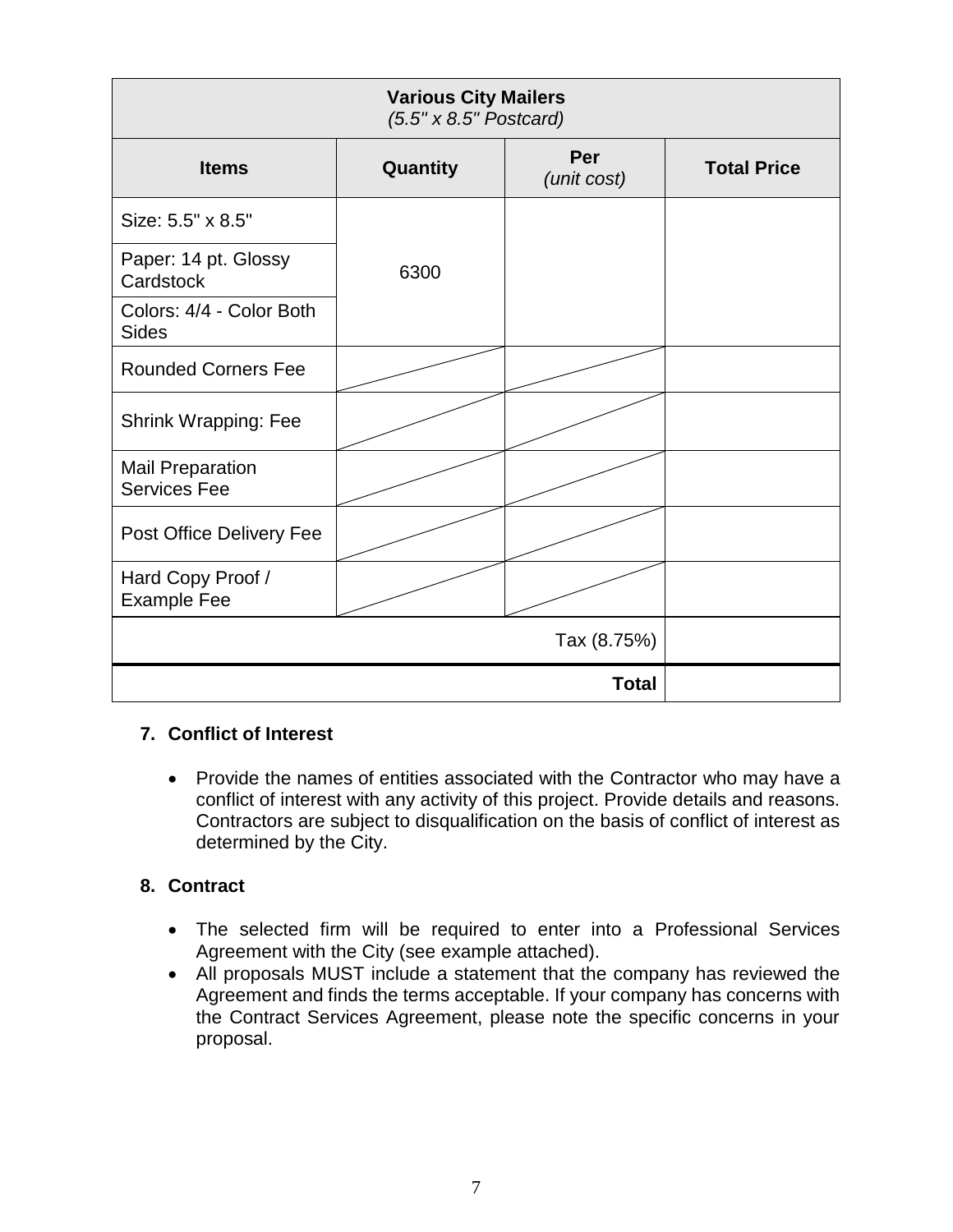# **CONTRACT COMMENCEMENT / TERM:**

The term for this contract begins October 1, 2020, and ends on September 30, 2023, with options for two (2), one (1) year extensions. The total contract term, with extensions, is not to exceed five (5) years, starting from October 1, 2020.

The Contractor may terminate the Contract without cause prior to September 30, 2023, with 90 days written notice. The City may terminate the Contract without cause prior to September 30, 2023, with 30 days written notice.

### **SUBMITAL OF PROPOSAL:**

Please submit one (1) original, one (1) copy, and one (1) electronic copy delivered on a flash drive, of the completed proposal to the La Palma Community Services Office, by **5:00 P.M. Tuesday, August 18, 2020**. Faxed or emailed proposals will not be accepted.

All proposals and inquires shall be directed to:

Joseph Cisneros, Management Analyst City of La Palma | Community Services Department 7821 Walker Street | La Palma, CA 90623 (714) 690-3358 | [jcisneros@cityoflapalma.org](mailto:jcisneros@cityoflapalma.org)

All submitted packages shall be titled / labeled:

# **Printing and Mail Preparation Services Proposal**

## **EVALUATION AND SELECTION PROCESS:**

The evaluation and selection process shall consist of screening submitted proposals by City staff. The selection committee shall then recommend to the City Manager and City Council the Contractor judged best to meet the needs of the City.

The anticipated selection process is as follows:

- Release of RFP July 28, 2020
- Deadline to submit written questions August 6, 2020
- Proposal submission deadline August 18, 2020
- Award contract September 1, 2020
- Perform services October 1, 2020, through September 30, 2023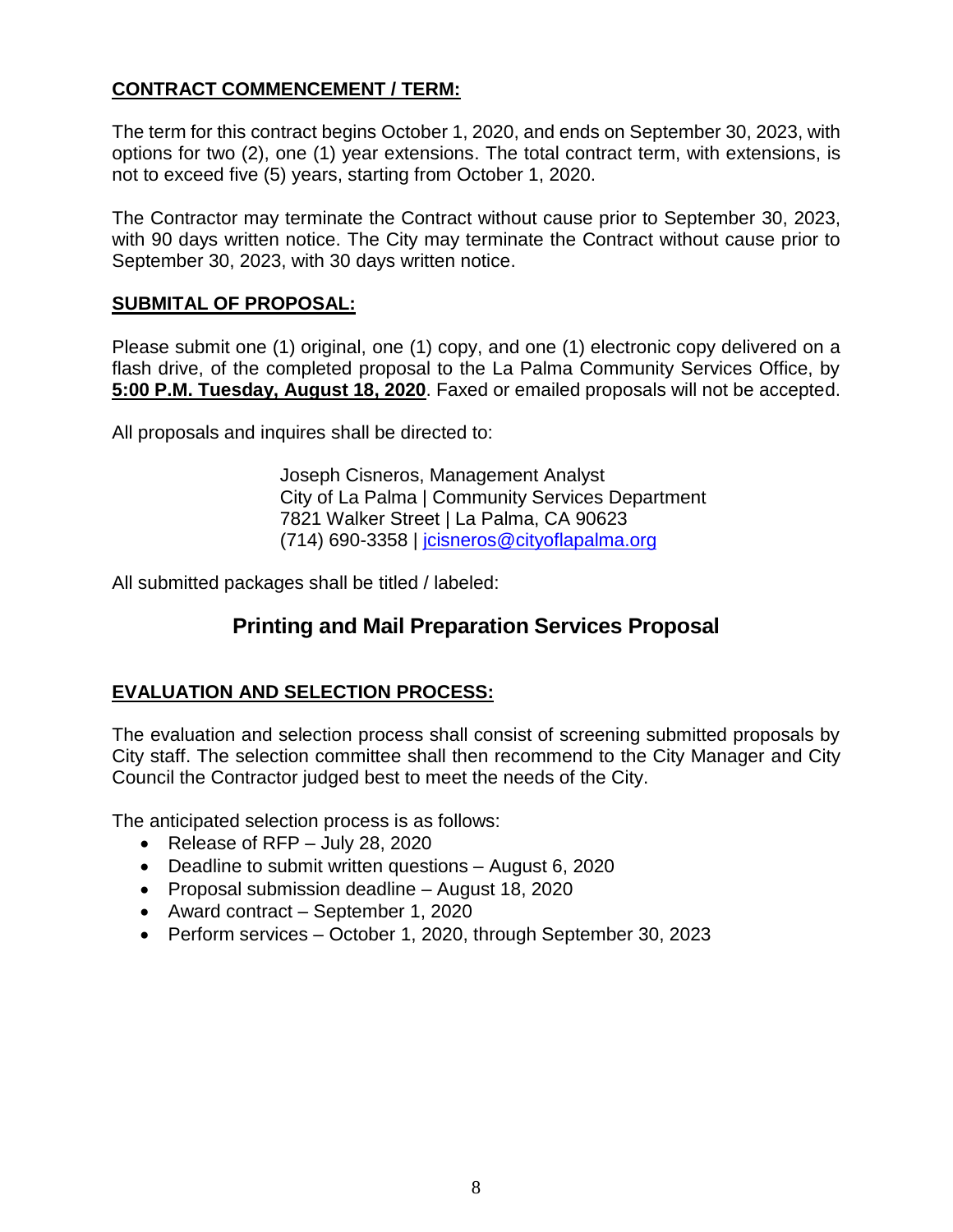# **SCOPE OF WORK: Mosaic**

The selected Contractor shall be responsible for providing appropriate services to print the publication, prepare the publication for bulk mail, and deliver the publication to the United States Postal Service office in Buena Park, California, and subsequently deliver the publication to the Community Services Office (7921 Walker Street), per the project requirements.

The City's graphic designer shall provide print quality cover and book content for each brochure issue and shall electronically deliver (e.g. dropbox.com) to the Contractor for printing and mail preparation and post office delivery. **EACH ISSUE SHALL BE MAILED TO ALL RESIDENTIAL AND COMMERCIAL BUSINESS ADDRESSES WITHIN THE CITY OF LA PALMA.** Other forms of content collaboration may be considered by the City. Following Award of Contract, content delivery methods shall be arranged and finalized for the remainder of the contract.

- 1. Contractor shall print and mail four (4) seasonal brochures (*La Palma Mosaic*) according to the following printing specifications:
	- **a. Spring (Feb. - Apr.) & Fall (Aug. - Oct.):**
		- **Page Count**: 20 book pages and 4 cover pages. Total 24 pages. (*Page count may vary*)
		- **Trim Size**: 8.5'' (inches) width by 11" (inches) length.
		- **Bindery**: Saddle Stitch and Trim.
		- **Paper Stock**: All brochures shall be printed on #3 Offset White Paper.
			- o **Cover** 80# Gloss Cover with a 4 Color Process, Full Bleed.
			- o **Book** 80# Gloss Book with a 4 Color Process, Full Bleed.
		- **Proofs**: Composite Specification for Web Offset Publications (SWOP) Certified Match print and Digital Blue Line proof. *Note: A print copy proof MUST be approved and signed by City Staff prior to printing.*
		- **Quantity**: 6,000 (Approximately 5,600 brochures to Buena Park Post Office and the remaining brochures to the Community Services Office).
		- **Mailing / Delivery**: Extended Carrier Route Walking Sequence Saturation (ECRWSS) or Every Door Direct Mail (EDDM) with facing slips using the City's postal Permit Number 49. One (1) delivery/drop-off to the Buena Park Post Office and one (1) delivery/drop-off to the Community Services Office.
		- **Postage**: Use City's prepaid postage account as follows:

#### PRSRT STD U.S. Postage PAID Buena Park, CA Permit No. 49

# **Bundle Type:** Double-banded bundle tie in convenient count.

**Sales Tax**: Charged on City office copies only.

## **b. Winter (Nov. - Jan.):**

All printing and mailing / delivery specifications are the same as above, except for the following: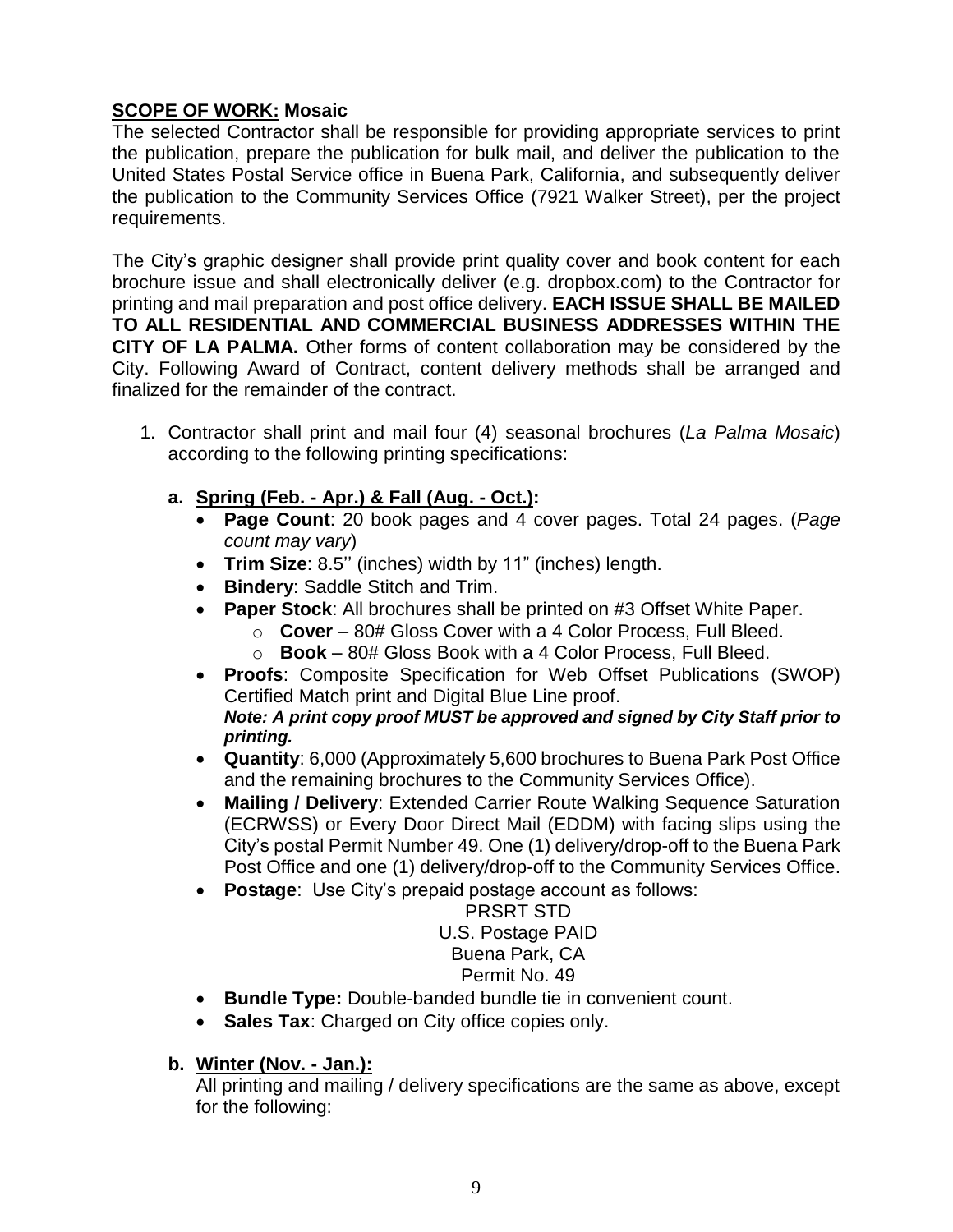- **Page count**: 24 text pages, 4 cover pages, and 16-page insert. (*Page count may vary*)
- **Quantity**: 6,000 (Approximately 5,600 brochures with 16-page insert to Buena Park Post Office, remaining brochures with inserts to the Community Services Office).
- **c. Summer (May - Jun.):**

All printing and mailing / delivery specifications are the same as above, except for the following:

- **Page count**: 24 text pages, 4 cover pages, and 4 page insert (summer).
- **Quantity**: 6,300 and 100 separate, summer inserts (Approximately 5,600 brochures with page insert to Buena Park Post Office, remaining brochures with inserts to Community Services Office. Print and delivery an extra 100 separate, summer inserts to the Community Services Office).
- 2. Work Process
	- a. Once the City has provided the digital color-separated, camera-ready, laser printed pages, the Contractor shall create the Blue Line Proof.
	- b. The Contractor shall delivery the Blue Line Proof within four (4) business days of receipt of pages, in person, to the City for approval by City Staff.
	- c. If there are any changes, the Contractor shall make the changes and send proof back to the City for final approval and acceptance of changes.
- 3. Mailing

6,000 (Spring, Fall, Winter), 6,300 (Summer) brochures per USPS regulations for Standard Simplified mail, one (1) delivery to U.S. Post Office in Buena Park, CA (Using the City's Postal Permit Number 49).

- 4. Once the Blue Line Proof has been approved and signed by City Staff, the Contractor shall print and mail the completed brochures within ten (10) business days. One (1) delivery/drop-off to the U.S. Post Office in Buena Park, CA, and one (1) delivery/drop-off to the Community Services Office (7821 Walker Street).
	- a. The Contractor shall confirm, in writing (via email), delivery to the Post Office and postal cost.

# **SCOPE OF WORK: Various City Mailers**

Occasionally, the City requires printing, mail preparation, and Post Office delivery services for postcards, flyers, and various mailers sent to the City's residential and commercial addresses.

- 1. The City's graphic designers shall provide the artwork files. The Contractor shall proof the files and provide confirmation via email with an attachment of the print proof. Print specifications may vary and will be provided by the City for each mailer.
	- a. If requested, the Contractor shall provide a printed hard-copy of the mailer to the City for approval.
- 2. The Contractor shall print the mailer, bundle and deliver to the Buena Park Post Office within 5 business days.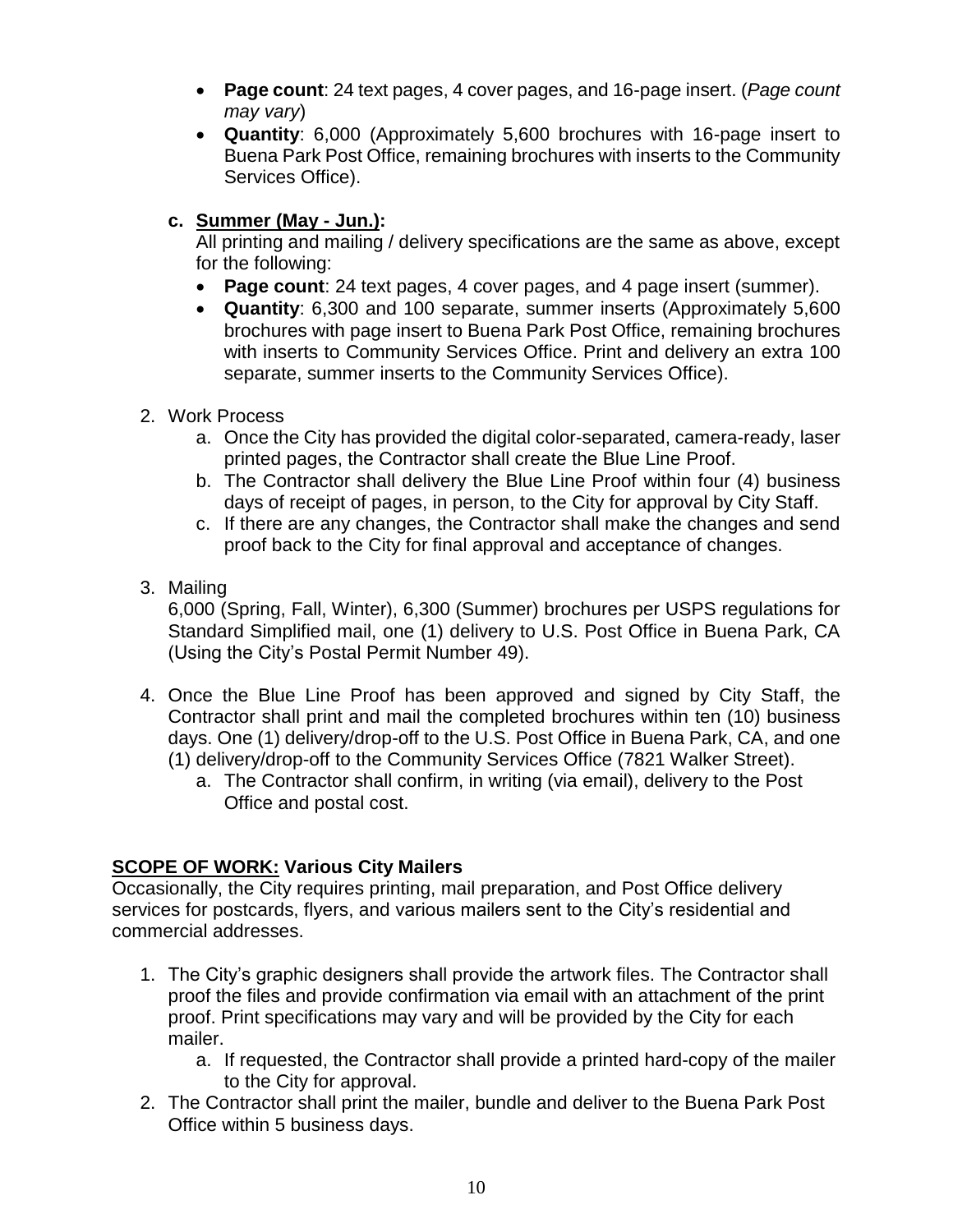- a. **Mailing / Delivery**: Extended Carrier Route Walking Sequence Saturation (ECRWSS) or Every Door Direct Mail (EDDM) with facing slips using the City's postal Permit Number 49.
- b. **Postage**: Use City's prepaid postage account as follows:

PRSRT STD U.S. Postage PAID Buena Park, CA Permit No. 49

- c. **Bundle Type:** Bundle tie in convenient count.
- d. **Sales Tax**: Charged on City office copies only.
- 3. The Contractor shall confirm, in writing (via email), delivery to the Post Office and postal cost.
- 4. The Contractor shall also deliver mailers to the Community Center (7821 Walker Street) for office use and display.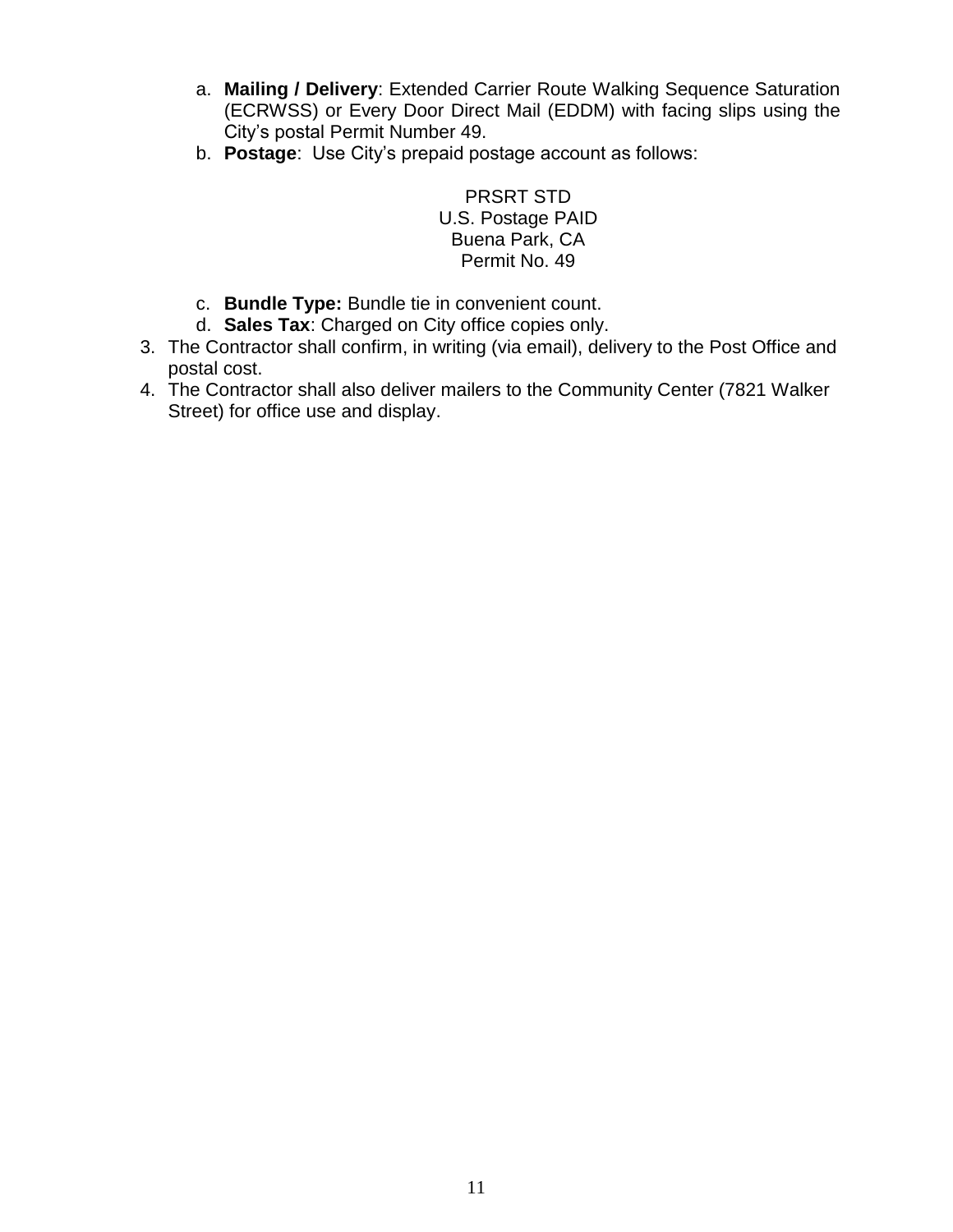#### **PROFESSIONAL SERVICES AGREEMENT**

THIS AGREEMENT FOR the CONSULTANT SERVICES (hereinafter, the "Agreement"), entered into as of\_\_\_\_\_\_\_\_\_\_\_\_**,** by and between the CITY OF LA PALMA, a municipal corporation (hereinafter, the "City"), and\_\_\_\_\_\_\_\_\_\_\_**,** (hereinafter, the "Consultant" or "Contractor"). The Consultant and the City are hereafter together referred to as the "Parties" and each individually as a "Party."

#### **RECITALS**

A. The City requires the services of, and desires to retain, a consultant to perform the services set forth and described in the Scope of Work attached hereto as Exhibit "A" and incorporated herein by this reference (hereinafter, the "Consultant Services").

B. By virtue of the Consultant's expertise, experience and background, the Consultant is qualified to perform the Consultant Services for and on behalf of the City.

C. The City and the Consultant mutually desire to enter into this Agreement for the provision of the Consultant Services by the Consultant for and on behalf of the City, in accordance with the terms and conditions set forth herein.

#### **EXECUTORY AGREEMENTS**

NOW, THEREFORE, in consideration of the facts recited above and the covenants, conditions and promises contained herein, the City and the Consultant mutually agree as follows:

#### **SECTION ONE: RETENTION AND DUTIES OF CONSULTANT**

1.1 The City hereby retains the Consultant, and the Consultant accepts this retention from the City, to perform the Consultant Services as set forth in the Scope of Work attached hereto as Exhibit "A" through \_ with options for two  $(2)$ , one  $(1)$  year extensions.

1.2 The Consultant shall perform all services set forth in the Scope of Work in a competent and professional manner, and shall complete all such work, and each component thereof, within the time periods set forth in the Scope of Work.

1.3 In the performance of the Consultant Services, the Consultant shall report to and receive instructions from the Community Services Director of the City. Tasks or services other than those specifically described in the Scope of Work shall not be performed without the prior written approval of the Community Services Director. If the City changes the scope of the Consultant Services to be performed by the Consultant, or if the Consultant is requested to perform services not specifically described in the Scope of Work, the Consultant shall perform such services as are necessary to complete the work, and compensation for the work performed shall be paid by the City in accordance with the Budget and Fee Schedule attached hereto as Exhibit "B" and incorporated herein by this reference, or as otherwise may be agreed in writing by the City and the Consultant.

1.4 The Consultant shall not subcontract the performance of any of the Consultant Services without the prior written approval of the City.

1.5 All data, studies, drawings, plans, maps, reports and other documents shall, upon payment in full for the Consultant Services, be furnished to and become the property of the City, without restriction or limitation upon their use.

1.6 The Consultant agrees that the following person shall be the project manager on behalf of the Consultant under this Agreement, and shall be principally responsible for performing the Consultant Services:

#### **[PROJECT MANAGER]**

Notwithstanding the foregoing, the parties acknowledge that persons other than the above designated project manager of the Consultant may perform tasks or services under this Agreement if the performance of such tasks or services is under the supervision and control of the Consultant's project manager. The Consultant shall not alter the assignment of the above-designated project manager without the prior written approval of the Community Services Director.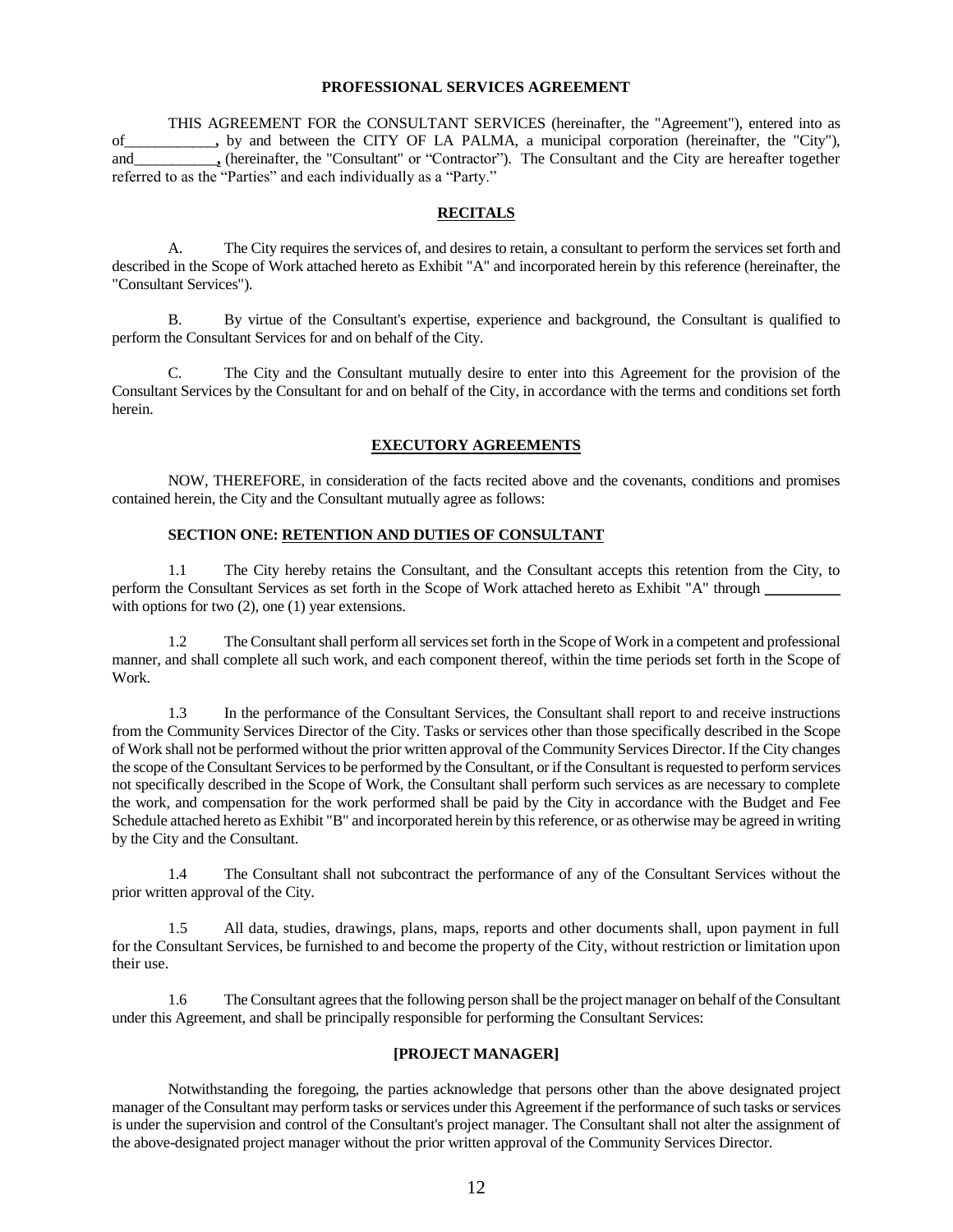1.7 The City reserves and has the right and privileges, at its sole discretion and with or without cause at any time during the term of this Agreement, of suspending, canceling or terminating this Agreement or any work in connection with this Agreement. In the event of termination, all finished or unfinished data, studies, maps, reports, brochures, flyers and other items prepared by the Consultant shall become the property of the City, and the Consultant shall promptly deliver such items to the City. In the event of termination, the City shall pay the Consultant for all authorized services performed and for all authorized and invoiced expenses incurred up to the date of termination of this Agreement, on a time and materials basis in accordance with the Budget and Fee Schedule attached hereto as Exhibit "B". The Consultant may terminate the agreement without cause prior to September 30, 2023, with 90 days written notice.

#### **SECTION TWO: COMPENSATION TO CONSULTANT**

2.1 The City shall pay to the Consultant for the performance of the Consultant Services compensation in accordance with the Budget and Fee Schedule attached hereto as Exhibit "B" in an amount not to exceed \$\_

2.2 The Consultant shall invoice the City on a monthly basis for all work performed by the Consultant under this Agreement. Invoices shall include billings for all charges, including authorized direct costs incurred by the Consultant during the month covered by the invoice. All charges for labor or professional services shall describe with specificity the services rendered and shall set forth the number of hours worked and hourly rates in accordance with the Budget and Fee Schedule. Within thirty (30) days of receipt of an invoice, and upon determination by the City that the invoice is in order and that the Consultant has performed all requested or required services in a timely and competent manner, the City shall pay such invoice.

2.3 The Consultant shall maintain records on all services for and charges to the City under this Agreement for a period of not less than twenty-four (24) months after the completion or termination of this Agreement, and make such records available for review and audit if requested by the City at any time during the term, or within twenty-four (24) months of the completion or termination, of this Agreement.

#### **SECTION THREE: LEGAL RESPONSIBILITIES**

3.1 The Consultant shall keep fully informed of all Federal and State laws and regional, county and municipal ordinances and regulations which may in any manner affect those employed by the Consultant or the performance by the Consultant of any tasks or services for or on behalf of the City. The Consultant shall at all times observe and comply with all such laws, ordinances and regulations, and shall be responsible for the compliance therewith of all work and services performed by the Consultant by or on behalf of the City.

3.2 The Consultant is retained as an independent contractor only, for the sole purpose of rendering those professional services set forth in Exhibit "A" hereto or otherwise requested by the City, and is not an employee of the City. The City shall have the right to control the Consultant only as to results of the Consultant's services rendered pursuant to this Agreement, and the City shall not have the right to control the means by which the Consultant accomplishes the services performed under this Agreement.

3.3 The Consultant shall not discriminate against any employee or applicant for employment because of race, religion, sex, age, marital status or national origin.

3.4 All proprietary information developed by the Consultant in connection with, or resulting from, this Agreement, including but not limited to inventions, discoveries, improvements, copyrights, patents, maps, reports, textual material or software programs, shall be the sole and exclusive property of the City. The Consultant agrees that the compensation to be paid pursuant to this Agreement includes adequate and sufficient compensation for any proprietary information developed in connection with or resulting from the performance of the Consultant Services under this Agreement. The Consultant further understands and agrees that full disclosure of all proprietary information developed in connection with, or resulting from, the performance of services by the Consultant under this Agreement shall be made to the City, and that the Consultant shall do all things necessary and proper to perfect and maintain ownership of such proprietary information by the City.

3.5 The Consultant agrees to perform all work to the reasonable satisfaction of the City. If the services performed under this Agreement are not satisfactory, the City has the right to take appropriate action, including but not limited to: (1) meeting with the Consultant, its agents or subcontractors to review the quality of the work and resolve matters of concern; (2) requiring the Consultant to have the work repeated at no additional fee until it is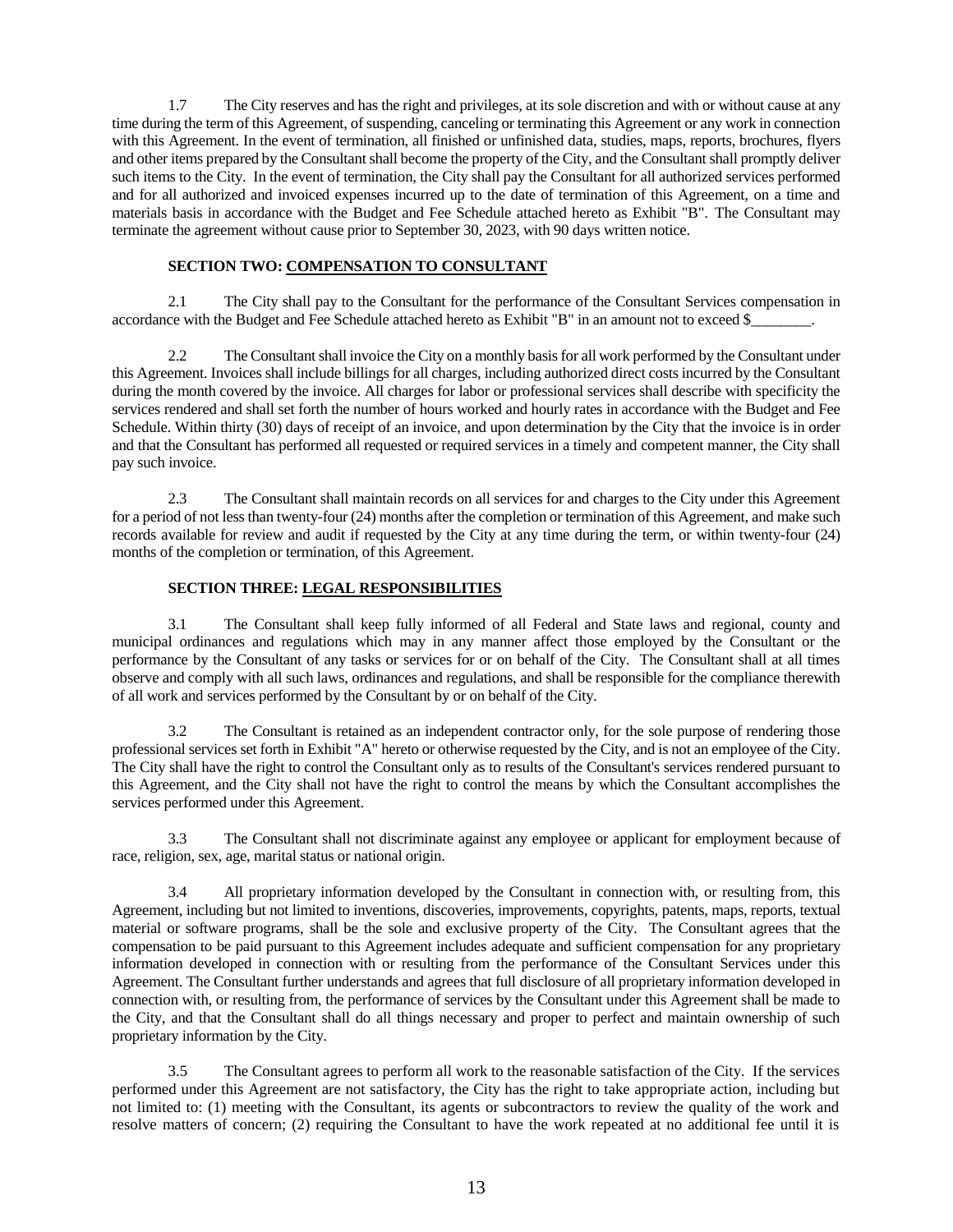satisfactory; (3) withholding payment of City's compensation to the Consultant for any unsatisfactory work performed; (4) terminating this Agreement.

3.6 The Consultant shall assume all costs arising from the use of patented or copyrighted materials, including but not limited to equipment, devices, processes, and software programs, used or incorporated in the services or work performed by the Consultant under this Agreement. The Consultant shall indemnify, defend and hold the City harmless from any and all suits, actions or proceedings of every nature for or on account of the use of any patented or copyrighted materials.

3.7 Any time period specified in this Agreement for performance of services shall be extended because of any delays due to unforeseeable causes beyond the control and without the fault or negligence of the City or the Consultant, including, but not restricted to, acts of God or of the public enemy, unusually severe weather, fires, earthquakes, floods, epidemics, quarantine restrictions, riots, strikes, freight embargoes, wars, litigation, and/or acts of any governmental agency, including the City, if the delaying Party shall within ten (10) days of the commencement of such delay notify the other Party in writing of the causes of the delay. If the Consultant is the delaying Party, the City shall ascertain the facts and the extent of delay, and extend the time for performing the services for the period of the enforced delay when and if in the judgment of the City such delay is justified. The City's determination shall be final and conclusive upon the parties to this Agreement. In no event shall the Consultant be entitled to recover damages against the City for any delay in the performance of this Agreement, however caused. The Consultant's sole remedy shall be extension of this Agreement pursuant to this section.

3.8 The parties mutually acknowledge that the CITY has retained the CONSULTANT to perform the tasks and services set forth in this Agreement based upon the special skills, expertise and experience of the CONSULTANT. Accordingly, in performing the tasks and services under this Agreement, the CONSULTANT shall use the skill and care that a highly specialized professional with significant expertise in the field, would use under similar circumstances. Further, the parties mutually agree that, to the extent that the CONSULTANT retains sub-consultants or subcontractors to perform any portion of any of the tasks or services under this Agreement, the CONSULTANT has a duty to the CITY to ensure that the tasks and services performed by such sub-consultants and subcontractors meet the same highly specialized professional level, skill and expertise expected of the CONSULTANT.

3.8.1 Except as set forth in subdivision 3.8.2, the CONSULTANT shall indemnify, defend (with legal counsel acceptable to the CITY) and hold harmless the CITY, its officials, officers and employees ("CITY Personnel") from and against any and all actions, suits, claims, demands, judgments, attorney fees, costs, damages to persons or property, losses, penalties, obligations, expenses or liabilities ("Claims") that may be asserted or claimed by any person or entity arising out of the CONSULTANT'S performance of any tasks or services for or on behalf of the CITY, whether or not there is concurrent active or passive negligence on the part of the CITY and/or any CITY Personnel, but excluding any Claims arising from the sole negligence or willful misconduct of the CITY or any CITY Personnel.

3.8.2 The provisions of this subdivision 3.8.2 apply only in the event that the CONSULTANT is a "design professional" within the meaning of the California Civic Code Section 2782.8(b). If the CONSULTANT is a "design professional" within the meaning of Section 2782.8(b), then notwithstanding subdivision 3.8.1 above, to the fullest extent permitted by law (including, without limitation, Civil Code Sections 2782 and 2782.6), the CONSULTANT shall defend (with legal counsel reasonably acceptable to the CITY), indemnify and hold harmless the CITY and CITY Personnel from and against any Claim that arises out of, pertains to, or relates to, directly or indirectly, in whole or in part, the negligence, recklessness, or willful misconduct of the CONSULTANT, any sub-consultant, subcontractor or any other person directly or indirectly employed by them, or any person that any of them control, arising out of the CONSULTANT's performance of any task or service for or on behalf of the CITY under this Agreement. Such obligations to defend, hold harmless and indemnify the CITY or any CITY Personnel, shall not apply to the extent that such Claims are caused in part by the sole active negligence or willful misconduct of the CITY or such CITY Personnel. To the extent the CONSULTANT has a duty to indemnify the CITY or any CITY Personnel under this subdivision (3.8.2), the CONSULTANT shall be responsible for all incidental and consequential damages resulting directly or indirectly, in whole or in part, from the CONSULTANT'S negligence, recklessness or willful misconduct.

3.9 The Consultant shall not commence the performance of any work or services under this Agreement until the Consultant has obtained all insurance required hereunder, nor shall the Consultant allow any subcontractor to commence services under its subcontract until all such insurance has been obtained by the subcontractor. The Consultant shall take out and maintain at all times during the performance of this Agreement the following policies of insurance: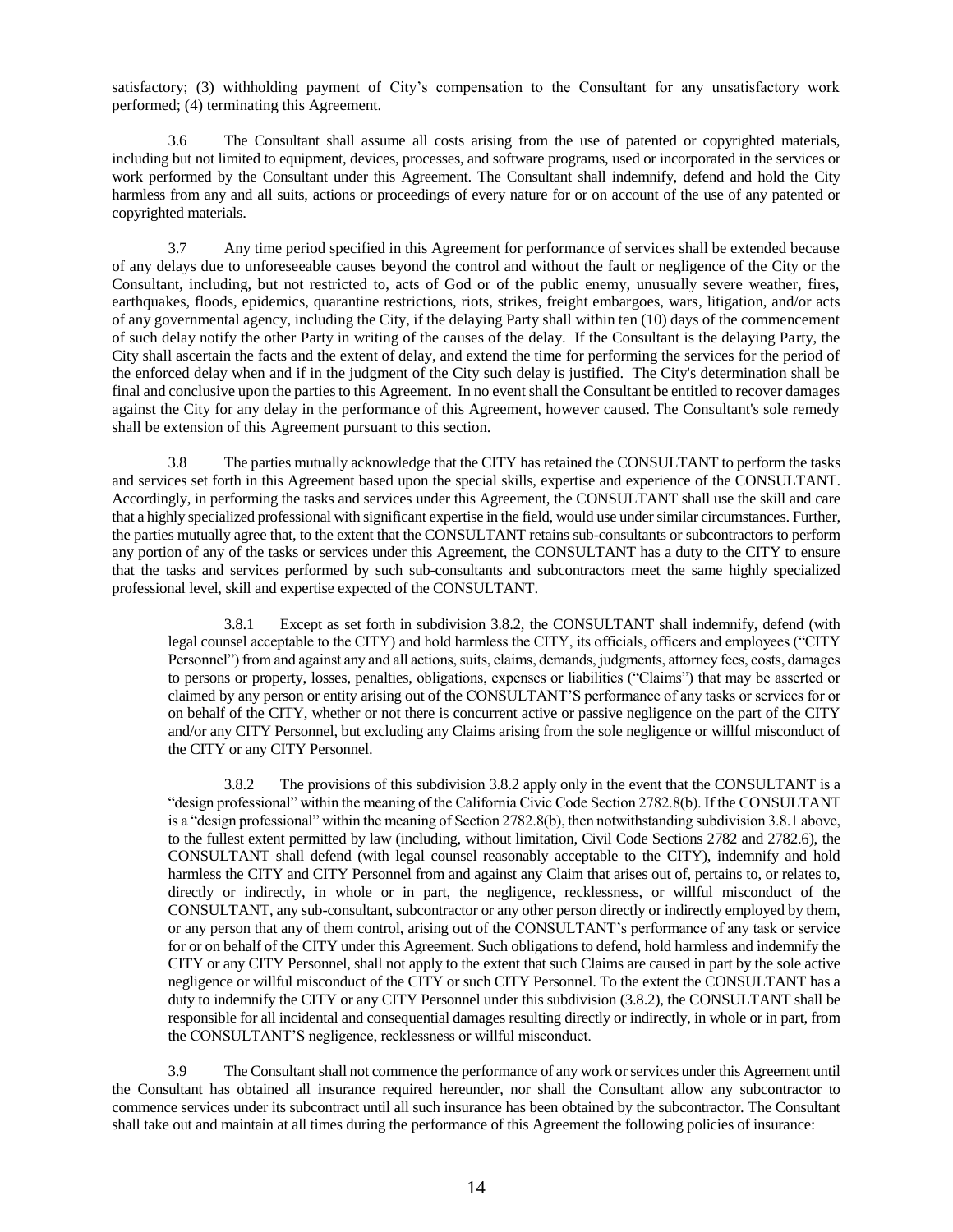3.9.1 Workers Compensation Insurance to cover its employees as required by law; and the Consultant shall require all subcontractors to provide such compensation insurance for all of the latter's employees. Each such policy of worker compensation insurance shall carry the following endorsements:

"The insurer waives all rights of subrogation against THE CITY OF LA PALMA, its officers, officials, agents, employees and representatives."

(b) "This insurance policy shall not be canceled, limited or nonrenewed by the insurer until thirty (30) days after receipt by THE CITY OF LA PALMA of a written notice of such cancellation, limitation or reduction of coverage."

3.9.2 Comprehensive General Liability Insurance for bodily injury, death and property damage which may arise from the negligent performance of the Consultant, its employees, agents representatives, successors and assigns while performing work or services under this Agreement, in a minimum Combined Single Limit of \$1,000,000.

3.9.3 Comprehensive Automobile Liability Insurance, including owned, non-owned and hired automobiles, in a minimum Combined Single Limit of \$1,000,000 per occurrence for bodily injury, death and property damage.

Each such policy of insurance provided for in Paragraph 3.9.2 and 3.9.3 shall be in a form satisfactory to the City and shall contain the following endorsements:

(a) "THE CITY OF LA PALMA, its officers, officials, employees and representatives, are hereby declared to be additional insureds under the terms of this policy with respect to the operations and activities of the named insured at or from the premises of THE CITY OF LA PALMA described above."

(b) "This insurance policy shall not be canceled, limited or not renewed until thirty (30) days after receipt by THE CITY OF LA PALMA of a written notice of such cancellation, limitation or reduction of coverage."

(c) "This insurance policy is primary insurance and no insurance held or owned by the designated additional insureds shall be called upon or looked to cover a loss under said policy; THE CITY OF LA PALMA shall not be liable for the payment of premiums or assessments on this policy."

3.9.4 Professional Liability Insurance to protect the City from the Consultant's negligent acts, errors and omissions of a professional nature, with coverage in a minimum amount of \$1,000,000.

At least thirty (30) days prior to the expiration of any policy of insurance required under Paragraph 3.9.1, 3.9.2 or 3.9.3, a signed complete certificate of insurance, with all endorsements provided herein, showing that such insurance coverage has been renewed or extended, shall be filed with the City.

3.10 The Consultant shall not assign or otherwise transfer any of its rights or obligations under this Agreement without the prior written consent of the City; and any such assignment or other transfer without such consent shall be void.

3.11 Except as the City may specify in writing, the Consultant shall have no authority, express or implied, to act on behalf of the City in any capacity whatsoever as an agent. This Agreement does not grant to the Consultant any authority, express or implied, to bind the City to any obligation whatsoever.

3.12 In the event any action is commenced by one Party to this Agreement against the other to enforce any of the rights or obligations arising from this Agreement, the prevailing Party in such action, in addition to any other relief and recovery ordered by the court, shall be entitled to recover all statutory costs, together with reasonable attorney's fees.

#### **SECTION FOUR: MISCELLANEOUS**